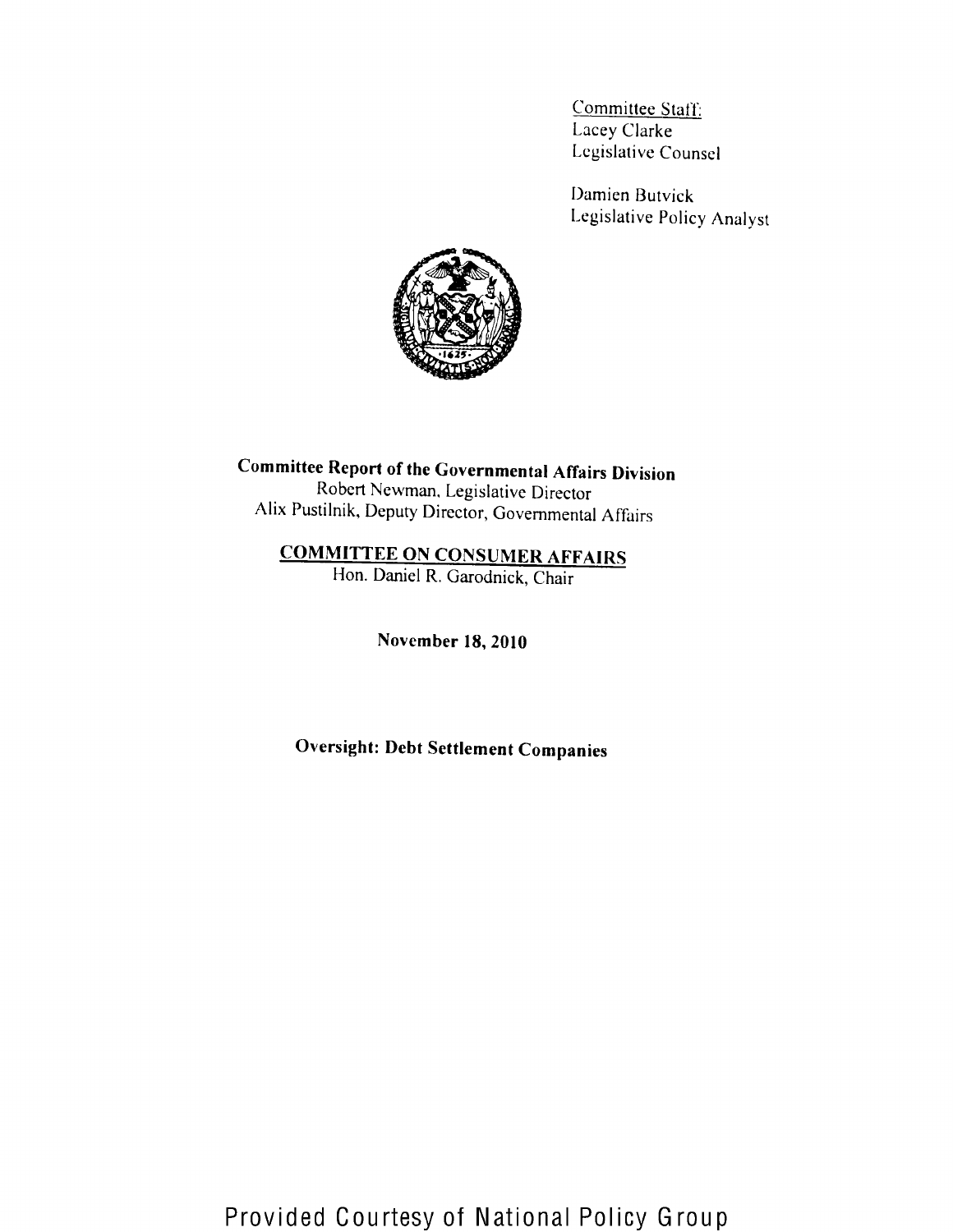#### $\mathbf{I}$ . **INTRODUCTION**

On Thursday, November 18, 2010, the Committee on Consumer h.ffairs, chaired by Council Member Daniel R. Garodnick, will hold an oversight hearing on the topic, "Debt Settlement Companies." Those invited to attend include the Department of Consumer Affairs, the Office of' Financial Empowerment, representatives from the debt settlement industry, various consumer advocacy organizations and other interested parties.

## **II. BACKGROUND**

The recent economic recession has resulted in lost jobs, diminished income, and increased levels of consumer debt throughout the country. The combination of a harsh economic climate and increased regulation of traditional consumer debt relief methods, including bankruptcy and credit counseling, caused the debt settlement industry to flourish. Historically, consumers relied on non-proflt credit counseling services to negotiate debt management plans (DMP) with creditors, often resulting in payment plans featuring reduced interest rates or forgiveness of late payment penalties. In New York State, credit counselors are referred to as budget planners and are licensed and regulated by the Banking Department.' ln recent years, for-profit debt settlement companies have arisen as an alternative for consumers who could not afford or were uninterested in establishing a DMP.

While a budget planner works with a consumer and the consumer's creditors to establish a repayment plan, often amortized over 3-5 years, a debt settlement company negotiates with the consumer's creditors to accept a lump sum payment for less than the total amount of the consumer's debt. Typically, a debt settlement company will require a

NY CLS Bank Article l2-C (2010)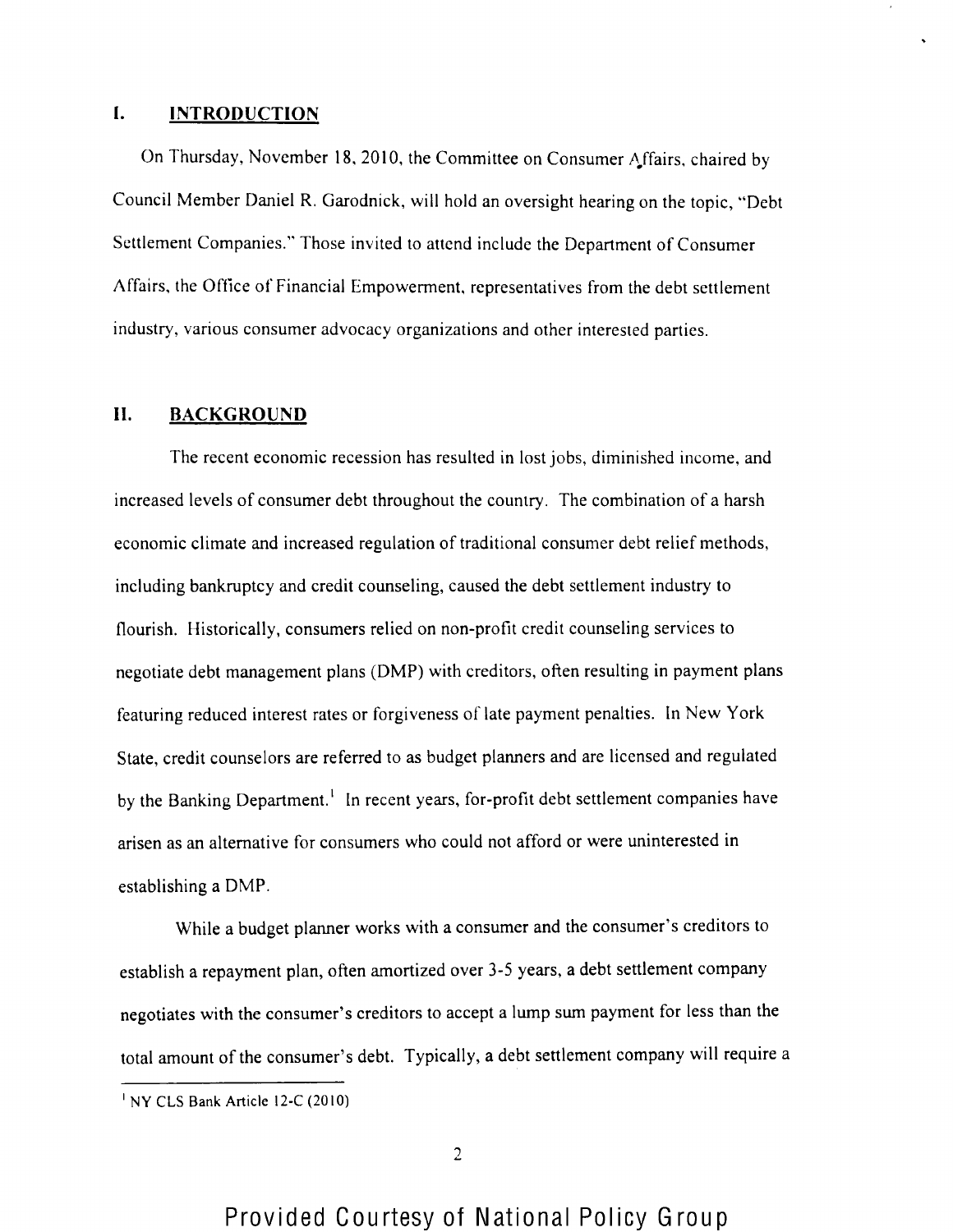consumer to establish and make monthly deposits into a bank account in order to create a balance large enough to permit negotiation of a lump sum payment with the creditor. Debt settlement companies often charge advance fees for their services, however, in addition to monthly service fees, regardless of whether the company has begun negotiations with the creditor or is able to ultimately secure a settlement.

According to a April 2010 report by the United States Government Accountability Office (GAO), the vast majority of settlement companies the **GAO** contacted; (i) collected fees from consumers before settling debts, (ii) allocated monthly consumer payments entirely to fees for up to 4 months prior to saving money for a settlement, and (iii) advised consumers to stop paying creditors.<sup>3</sup> Additionally, many companies claimed suspiciously high success rates for settlements despite the fact that the Federal Trade Commission has found that fewer than 10 percent of consumers complete debt settlement programs. <sup>4</sup> Even the industry's own figures show that only 3 years after enrolling with a debt settlement company, only 34% of enrolled consumers have completed their settlement programs and paid off their creditors.<sup>5</sup>

Debt settlement companies have claimed many victims, including a New York woman who entered into an agreement with a debt settlement company and ended up paying over \$2000 more than was due on her debt. The debt settlement company included her as a success story. $6\,$  In another case, a consumer deposited more than \$3700 into an account set up by a debt settlement company, yet after nine months the account

<sup>&</sup>lt;sup>2</sup> United States Government Accountability Office, "Debt Settlement: Fraudulent, Abusive and Deceptive Practices Pose Risk to Consumers." Testimony Before the Committee on Commerce, Science, and Transportation, US Senate. April 22, 2010 at 3-5.  $<sup>3</sup>$  Id. at 6-9.</sup>

 $<sup>4</sup>$  Id. at 10.</sup>

 $<sup>6</sup>$  <u>Id.</u>, at 1.</sup> ' Goodman, Peter S. "Peddling Relief, Firms Put Debtors in a Deeper Hole" NY Times, June l9, 20IO.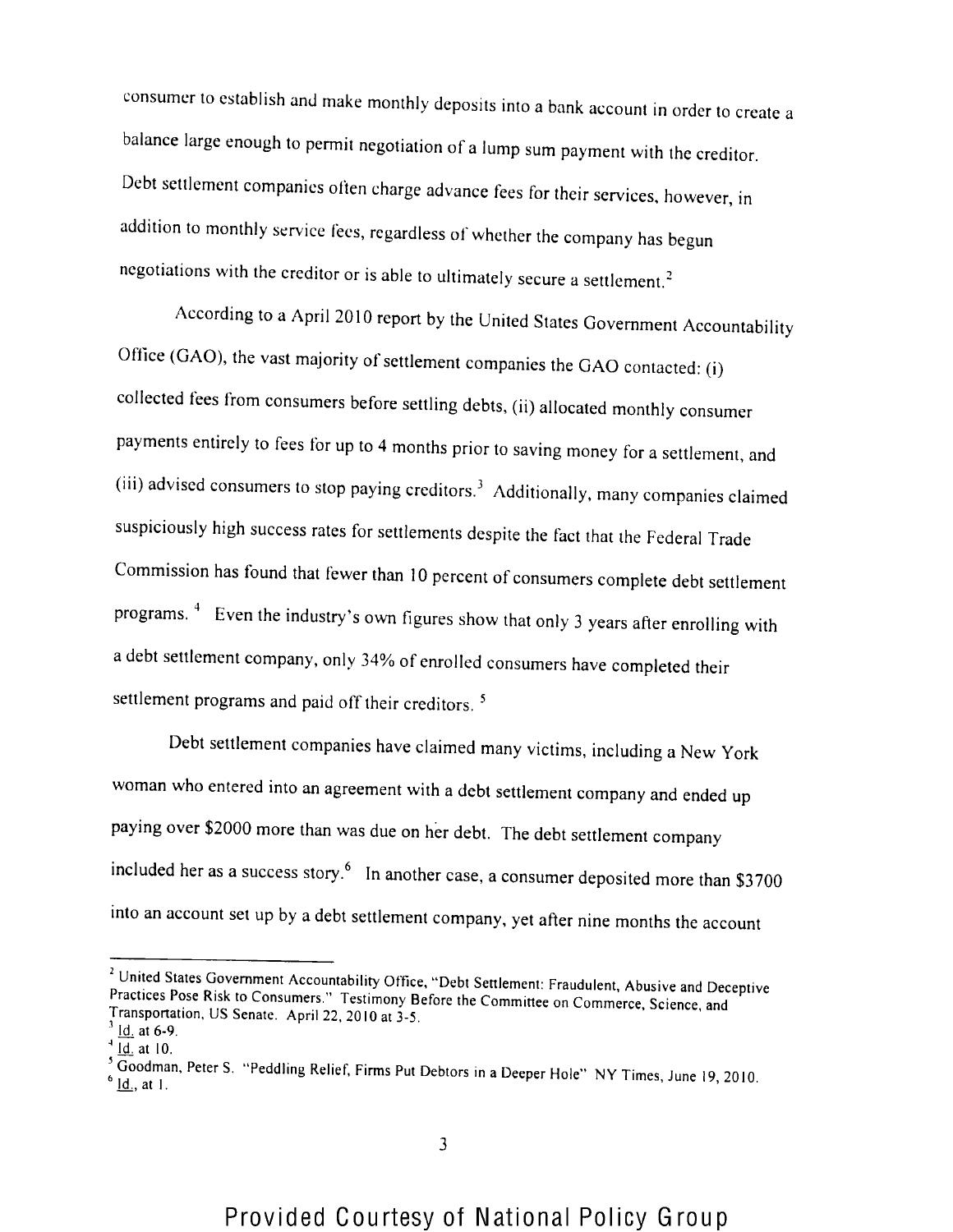held only \$1470 and none of the consumer's debts had been paid. The debt settlement company had collected the rest of the money as fees. When the same consumer was sued by a creditor to collect more than \$5000 owed on a credit card debt, the settlement company told her they could not help because she did not have enough money in her account to settle the debt. She subsequently filed for bankruptcy.<sup>7</sup>

Complaints about debt settlement companies ballooned in recent years. 21 states have brought more than 125 suits alleging deceptive practices and/or fraud since 2004 and the FTC reports that consumer complaints pertaining to settlement companies doubled between 2007 and 2009.<sup>8</sup> In 2009, New York Attorney General Andrew Cuomo issued subpoenas to fourteen debt settlement companies in order to investigate claims that such companies fraudulently tout extremely high success rates and ultimately lead consumers into financial crisis.<sup>9</sup>

#### **III.** Federal Regulation

#### **a. Federal Trade Commission**

In July 2010, the Federal Trade Commission (FTC) announced amendments to the Telemarketing Sales Rules aimed at providing greater protections to consumers who contract with debt settlement firms. These amendments went into effect October 27, 2010. Under the amended rules, debt relief businesses - including debt settlement, debt negotiation and credit counseling companies - are prohibited from charging clients upfront fees and cannot collect any fees at all until: (i) at least one of the client's debts has

Goodman

 $^8$  Id.

<sup>&</sup>quot;Attorney General Cuomo Announces Nationwide Investigation Into Debt Settlement Industry", Press Release, May 7, 2009.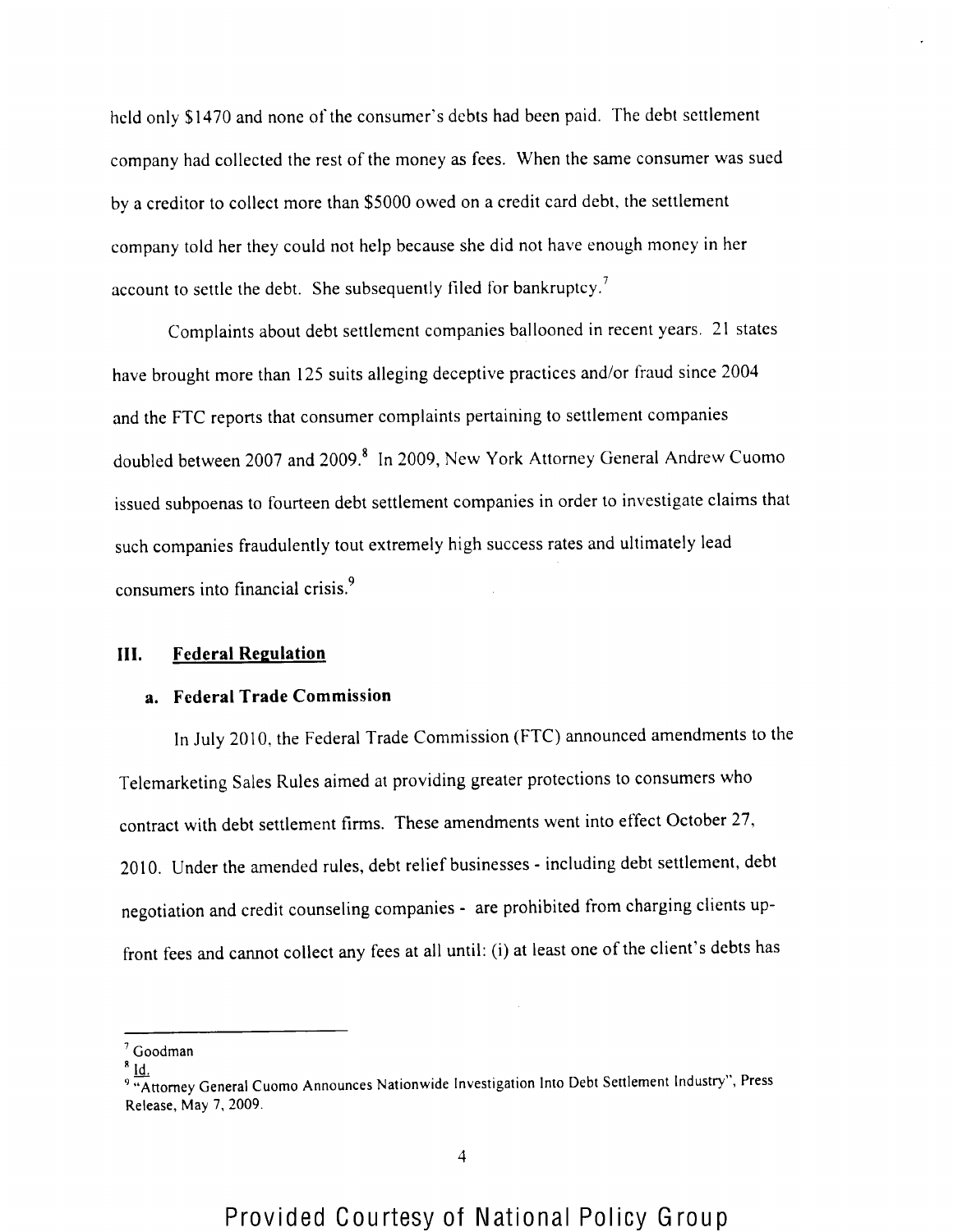been successfully negotiated; (ii) the client has reached a specific agreement with the creditor; and (iii) the client has made at least one payment to the creditor.<sup>10</sup>

The amended rules also require debt settlement firms to disclose a number of important facts to potential clients prior to signing a contract. For example, a firm is now required to disclose all its service fees and refund policies, as well as the estimated length of time that the firm expects it will take to negotiate a debt settlement agreement.<sup>11</sup> A firm must also inform a potential client how much money he or she will need to save before a settlement agreement can be reached as well as of the potential repercussions of failing to make timely payments to creditors, such as damaged credit, monetary penalties and potential legal action.<sup>12</sup> Finally, if a firm requires that a client set aside funds, the firm is required to ensure that the account is at an insured financial institution and to disclose to a client that he or she: (i) owns those funds; (ii) can withdraw from the contract at any time without incurring a penalty; and (iii) will receive all the money in the account (minus permitted fees) if he or she terminates his or her contract with the firm.

The amended rules also preclude a debt settlement firm from making false or unsubstantiated claims about its service to lure in potential clients, including but not limited to claims about: (i) amount of money a client could expect to save through a firm's service; (ii) the length of time required to achieve the goals; (iii) the amount of money a debtor must accumulate before any negotiations can take place; (iv) the effect a debt settlement agreement will have on a debtor's credit rating; and (v) the firm's success

<sup>&</sup>lt;sup>10</sup> "Debt Relief Services & The Telemarketing Sales Rule: A Guide for Businesses," FTC, Available at http://business.ftc.gov/documents/bus72-debt-relief-services-telemarketing-sales-rule-guide-business, accessed on November 12, 2010, at 14.

 $|| \underline{Id}$ . at 8-9

 $^{12}$   $\overline{Id}$ . at 9-10  $^{13}$   $\frac{1}{10}$ .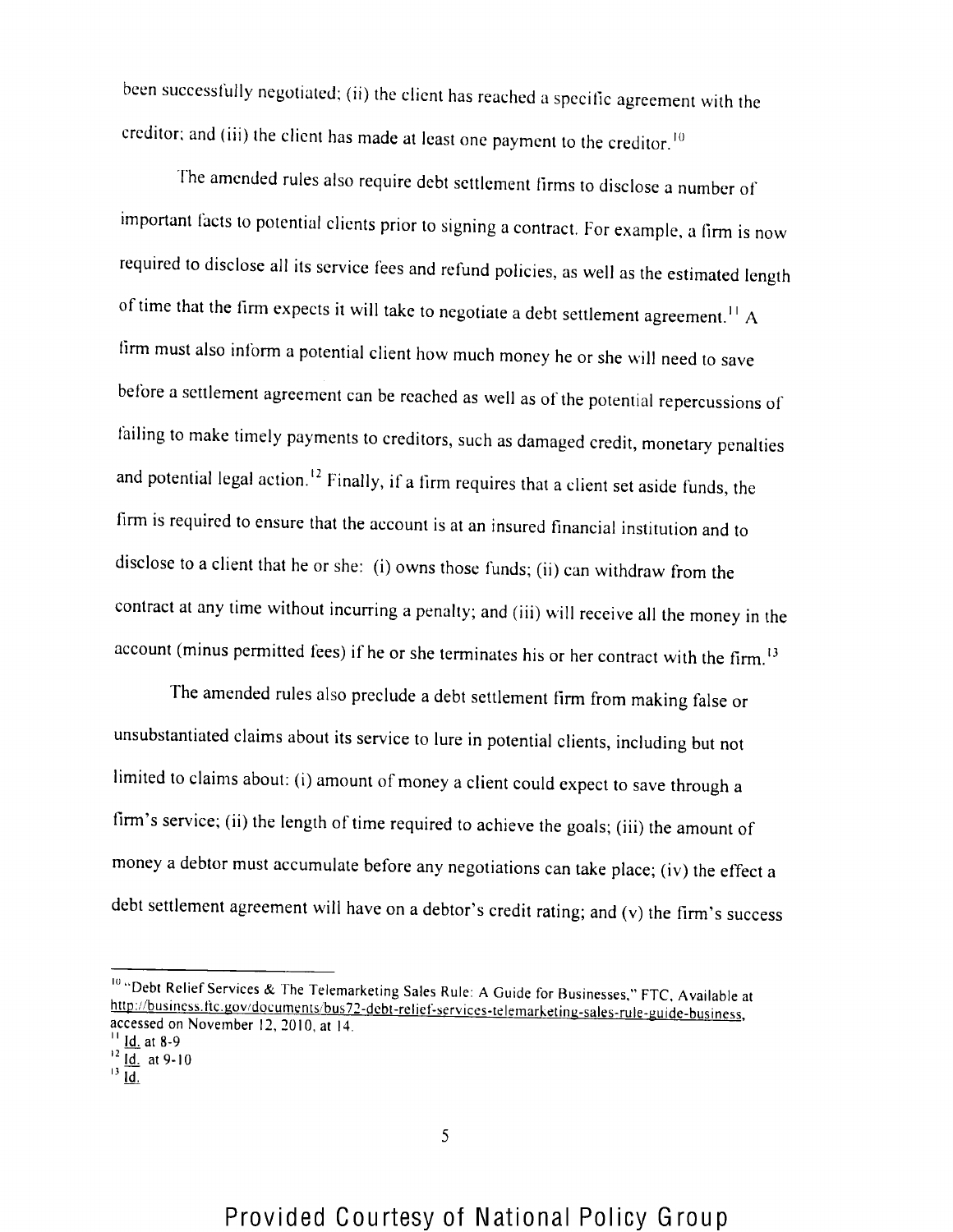rale and whether or not a firm is a nonprofit organization. Additionally, to stem the incidence of deceptive advertising, debt settlement firms must now also be able to provide empirical data to back up claims of success.<sup>14</sup>

Despite the enhanced protections the amended rules provide for consumers, the rules apply only to contracts that result from telephone calls either to or from the debt settlement firm. Transactions that take place entirely online or in person are not governed by these amended rules.<sup>15</sup> These rules also do not enforce a cap on the fees a firm may charge its clients.<sup>16</sup>

#### **b. The Debt Settlement Consumer Protection Act** of 2010

In April 2010, United States Senator Charles E. Schumer (D-NY) introduced the Debt Settlement Consumer Protection Act of 2010. The bill mirrors several provisions of the new FTC rules, but would apply to all debt settlement companies regardless of the method of contact with a potential client and would impose a cap on the amount of fees a company could charge a client. Additionally, Senator Schumer's bill would require that firms provide clients with a detailed list of the services provided, tees to be charged and the firm's cancellation and refund policies.<sup>17</sup> Debt settlement companies would be prohibited from accepting payment before settling a debt<sup>18</sup> and fees would be significantly reined in: a \$50 cap for enrollment fees and service charges no greater than 5 percent of the amount saved through the debt settlement negotiations.<sup>19</sup> The FTC and

<sup>&</sup>lt;u>ld.,</u> at 11.

 $\mathcal{W}_{\text{W}}$  Wyatt, E., "New Restrictions Placed on Debt Settlement Companies," N.Y. Times, July 30, 2010, at B2, <sup>16</sup> Mui, Y. Q., "New FTC rules aim at debt-relief industry; Consumers now protected from paying advance fees," Washington Post, July 30, 2010, at A16.

 $^{\prime\prime}$  Id

**<sup>1</sup>S**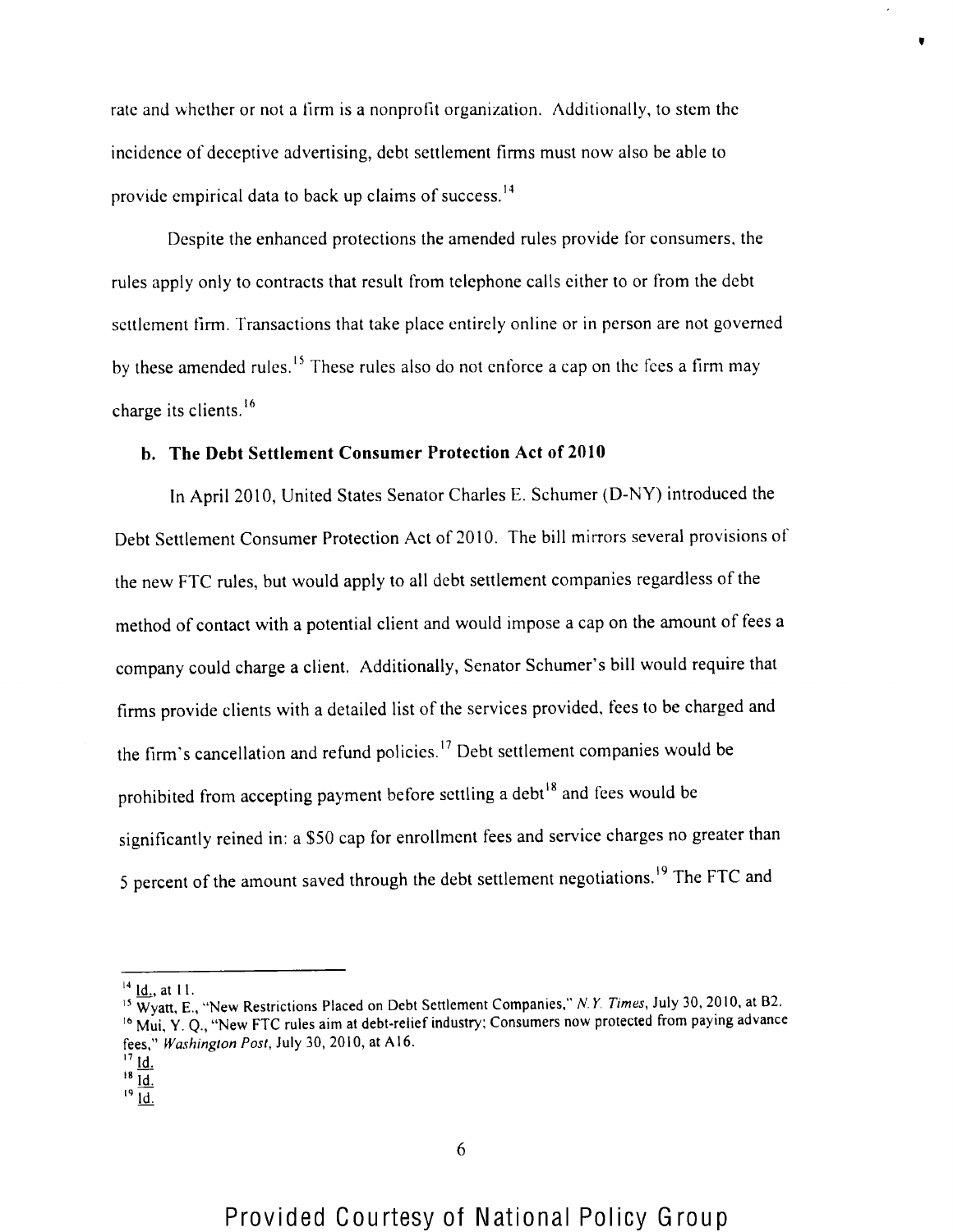state Attorneys general would enforce the provisions and consumers would have a private right of action if they are harmed as a result of a debt settlement firm.<sup>20</sup>

# **IV.** STATE REGULATION

# **a. Budget Planners and Debt Settlement Companies**

Budget planners are currently licensed and regulated by the New York State Banking Department. State law defines a budget planner as "type B not-for-profit corporations [that] 'distributes, supervises, coordinates or controls' money on behalf of'a consumer."<sup>21</sup> Specifically, a budget planner assists consumers in creating a debt management plan that can be used to help the consumer reduce his or her debt burden.<sup>22</sup> Under a debt management plan, the consumer makes regular, periodic payments to the budget planner who will then make payments to the consumer's creditors, from whom the planner has usually obtained such concessions as lowered interest rates or the elimination of certain fees.<sup>23</sup> Budget planners are permitted under state banking law to withdraw a modest set-up fee and monthly fee for services provided from the payments made by the consumer.<sup>24</sup> Under state law, budget planners must provide budgeting, education and counseling services to their clients; produce a written contract to the consumer disclosing fees, payments amounts, commencement and termination dates; and cancellation policies; send the client regular statements about their account activity; pay creditors in a timely

' Id.

 $^{20}$  Id.

<sup>&</sup>lt;sup>21</sup> State of New York Banking Department, "Jane Azia Testifies Before the New York assembly Committees on Consumer Affairs and Protection, Banks, and Judiciary on Debt Management Industry," May, 14, 2009, Available at http://www.banking.state.ny.us/sp090514.htm.

ld.  $^{23}$  Id.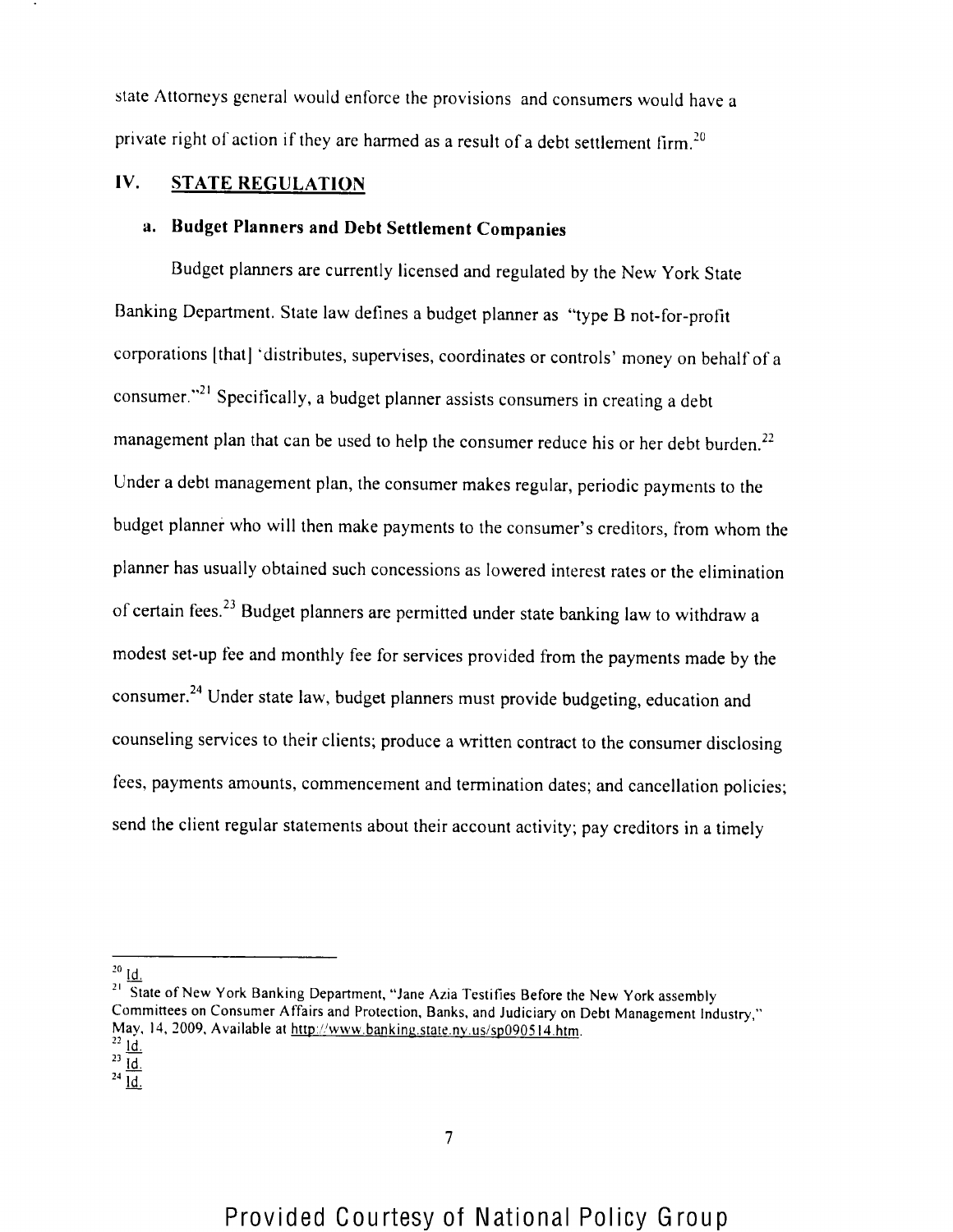manner; provide both their own toll-free telephone number as well as that of the New York State Banking Department; and file a surety bond with the superintendent.<sup>25</sup>

Debt settlement companies are technically distinct from budget planners and therefore do not require a license to operate. Unlike budget planners, who do not negotiate a reduction in the principle owed,  $26$  debt settlement companies often require clients to set up bank accounts where the latter will continue to make monthly deposits until the account contains enough money for the firm to negotiate a reduced debt.<sup>27</sup> Moreover, since such bank accounts are controlled solely by the consumer and the firms do not directly control the funds therein, debt settlement firms are able to escape the designation of "budget planner" and, consequently, avoid the need for a license and regulation by the state. $28$ 

## **b. Pending Legislation**

To address the lack of state regulation of debt management firms, **New** York State Assemblywoman Audrey I. Pheffer (D-23) introduced Assembly Bill No. 7268-B, which would give New York State the tools to regulate debt management firms. Specifically, the bill would require that all debt management firms be licensed and bonded, require such firms' in marketing materials to state that a debt settlement agreement may negatively affect a consumer's credit rating, and cap fees for services. The bill would require numerous disclosures, including a description of the services to be provided, an estimate of the length of time to obtain a settlement, the amount of money necessary to complete the proposed settlement agreement, information about the financial risks of debt

- $^{25}$   $\underline{\mathsf{Id}}$ .
- $26\frac{1}{10}$
- $\frac{32}{5}$ upra note 2.
- $^{28}$  Supra note 21.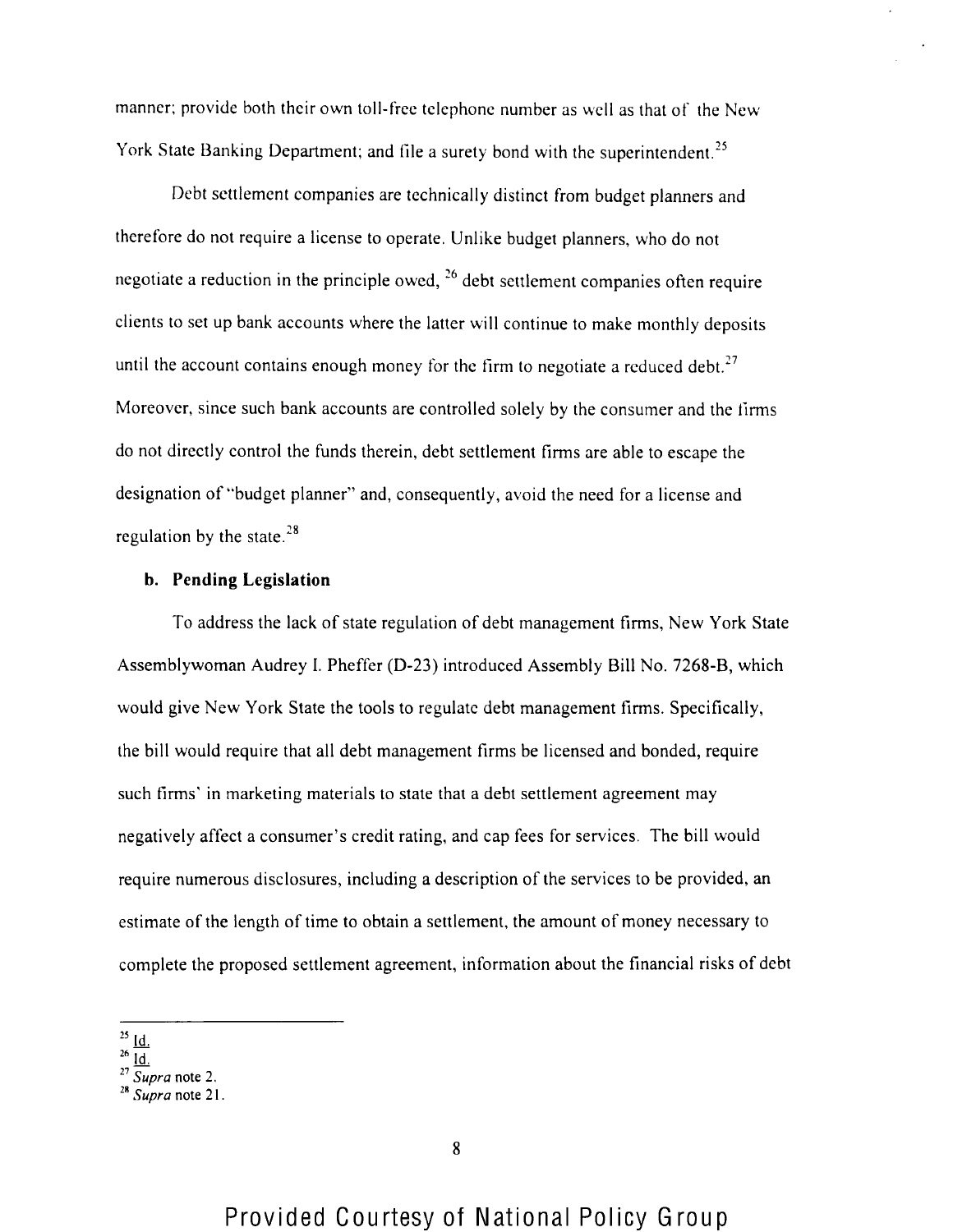settlement, and the necessity of continuing to make scheduled payments to active creditors, to be made to a client before such client could sign a contract  $\mathbb{R}^n$  $29$  Consumers would be entitled to cancel a contract with a debt settlement firm at any time and receive a full refund of all funds in the consumer's account not yet paid to creditors. Debt settlement firms would be prohibited from collecting settlement fees prior to obtaining a settlement agreement with a creditor and actually paying the creditor and from making false claims or misrepresentations in marketing materials. Consumers would not have a private right of action against a debt settlement firm for any violation of the proposed legislation. The bill was introduced in March 2009 and was first discussed during an Assembly Consumer Affairs and Protection Committee hearing in May 2009. There has been no action on this bill since June 2010, when it was last amended.

# **V.** LOCAL REGULATION

The City of New York currently addresses the growing problem of dubious debt settlement companies through its Office of Financial Empowerment (OFE), a program of Mayor Bloomberg's multi-faceted anti-poverty initiative, the Center for Economic Opportunity. The OFF, administered by the Department of Consumer Affairs (DCA), is the first comprehensive program of its kind in the country, focusing on identifying and ending exploitative financial practices that disproportionately affect those with the lowest incomes. It seeks to accomplish this mission by addressing five interconnected priorities: financial capacity, financial education, watchdog protection, strategic partnerships and best practices.<sup>30</sup> More specifically, the OFE has four strategic priorities: (i) to establish a network of high-quality financial service providers; (ii) to launch and coordinate large-

A. 7268-B 2009-2010 Reg, Sess, (N.Y. 2010)

<sup>&</sup>lt;sup>30</sup> Mayor Bloomberg Announces \$150 Million Annual Investment for Solutions to Challenges Raised by the Commission for Economic Opportunity. Press Release, December 18, 2006.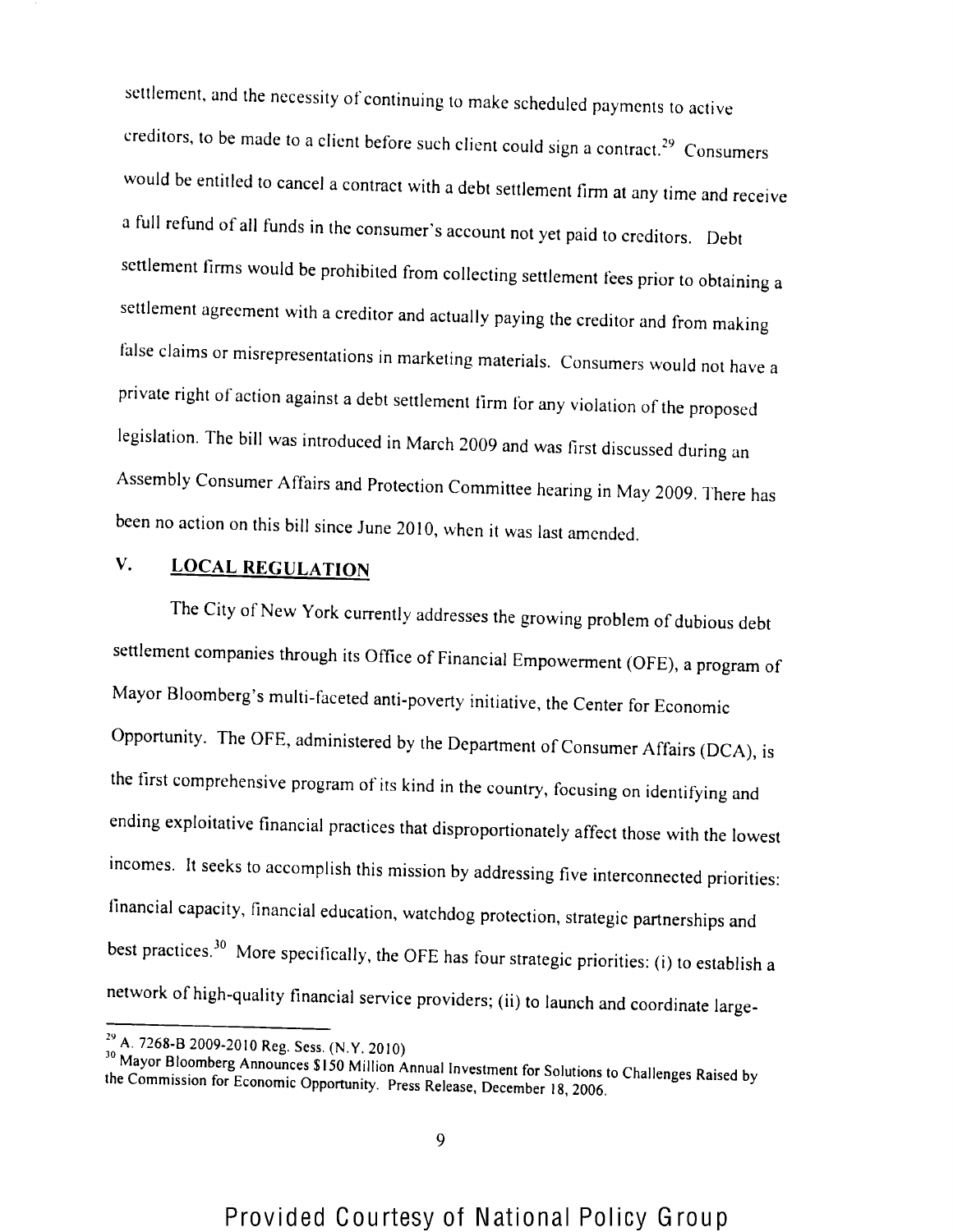scale public awareness campaigns; (iii) to protect low income workers from predatory practices; and (iv) to identify and implement strategies to help low income people save and build assets.<sup>31</sup>

To address the growing problems associated with debt settlement companies, the OFE published a two-page flyer educating consumers about the dangers of debt settlement services, the most recent version of which was posted on its website in August  $2010.<sup>32</sup>$  The flyer highlights some of the disadvantages of contracting with debt settlement companies and offers tips on how to identify some of the practices that only serve to exacerbate one's financial predicament. As an alternative to these firms, the OFE recommends consumers visit one of its several Financial Empowerment Center locations for free debt counseling.

In addition to this outreach, Department of Consumer Affairs Commissioner Jonathan Mintz personally appealed to the FTC for stricter regulation of debt settlement companies, most recently in July 2010 when he sent a letter to the secretary urging a ban on advance fees for debt settlement services.<sup>33</sup>

## **VI. ISSUES AND CONCERNS**

The questionable practices of some debt settlement companies exacerbate what is already a precarious financial situation for many New Yorkers. In light of this, the Committee on Consumer Affairs is interested in learning what steps the OFE and, by extension, DCA have taken to mitigate the harmful effects of unscrupulous debt

<sup>&</sup>lt;sup>31</sup> Center for Economic Opportunity Strategy and Implementation Report, Appendix B, December 2007. We can be a consumed to provide the services," Office of Financial Empowerment, Available at

http://www.nyc.gov/html/ofe/downloads/pdf/pym\_debt\_settlement\_flyer.pdf, Accessed on November 12, 2010.

 $^{33}$  Mintz, J., Letter, Available at http://www.ttc.gov/os/comments/tsrdebtrelief/5750-00352. decreased on November 15, 2010.